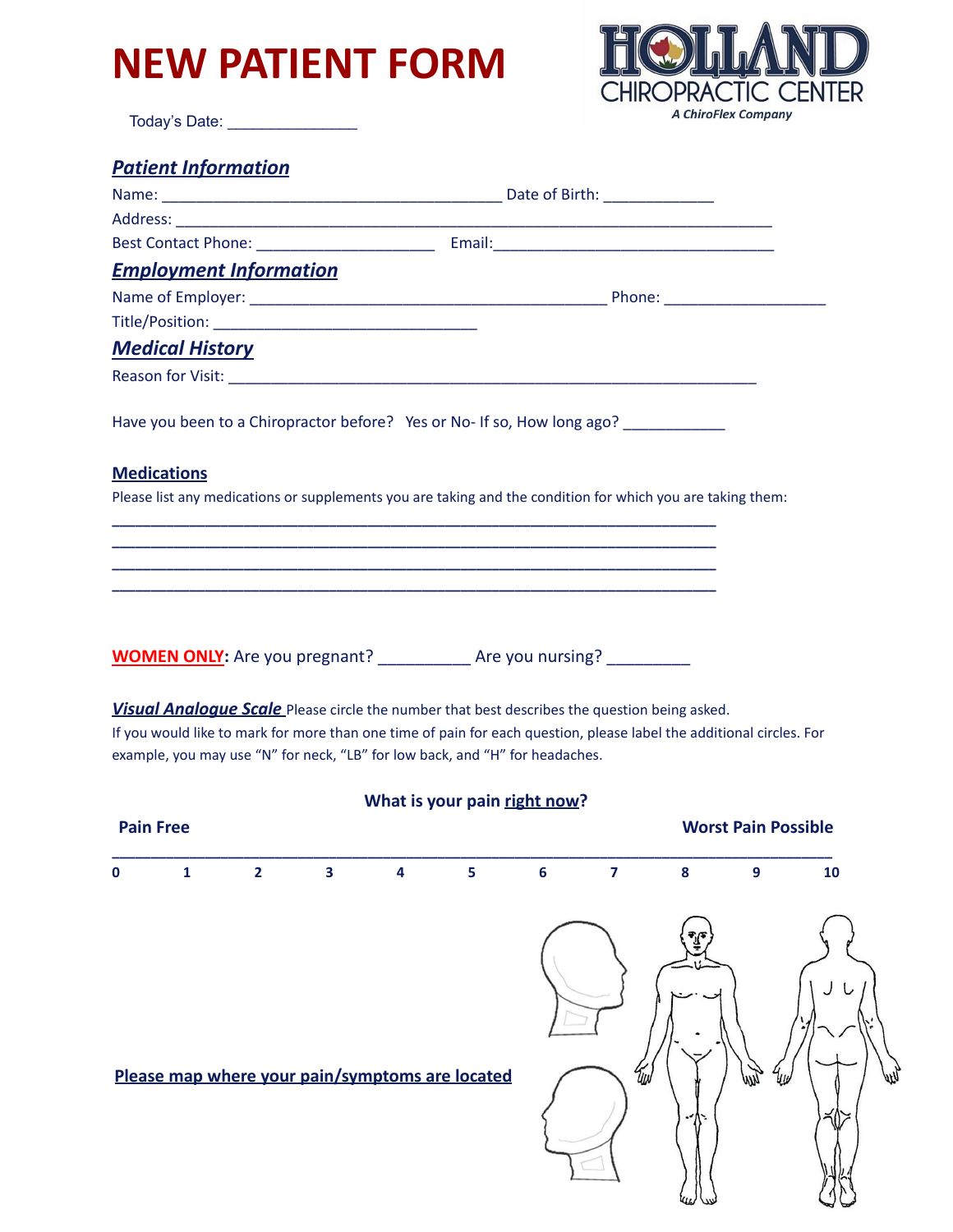**NEW PATIENT FORM**

\_\_\_\_\_\_\_\_\_\_\_\_\_\_\_\_\_\_\_\_\_\_\_\_\_\_\_\_\_\_\_\_\_\_\_\_\_\_\_\_\_\_ \_\_\_\_\_\_\_\_\_\_\_\_\_\_\_\_\_\_\_\_\_\_\_\_\_\_\_\_\_\_\_\_\_\_\_\_\_\_\_\_\_\_



*Any Idea what Caused this Pain/Problem?*

*When did this pain/problem start?*

*How would you describe the pain/discomfort? (Circle all that apply)*

\_\_\_\_\_\_\_\_\_\_\_\_\_\_\_\_\_\_\_\_\_\_\_\_\_\_\_\_\_\_\_\_\_\_\_\_\_\_\_\_\_\_\_\_\_\_\_\_\_

ACHE SHARP DULL THROBBING TIGHT NUMB SHOOTING BURNING

### *What relieves your pain/discomfort?*

STRETCHING REST CHIROPRACTIC SITTING EXERCISE MEDICATION HEAT ICE NOTHING

### *What aggravates your pain/discomfort?*

DRIVING - HOUSEWORK - LIFTING - SITTING TO STANDING - STANDING TO SITTING LAYING DOWN - TWISTING - BREATHING DEEP - LITERALLY DOING NOTHING Other:\_\_\_\_\_\_\_\_\_\_\_\_\_\_\_\_\_\_\_\_\_\_\_\_\_\_\_\_\_\_\_\_\_\_\_\_\_\_\_\_\_\_\_\_\_\_\_\_\_\_\_\_\_\_\_\_\_\_\_\_\_\_\_\_\_\_\_

| Patient Signature: | Date: |
|--------------------|-------|
|                    |       |